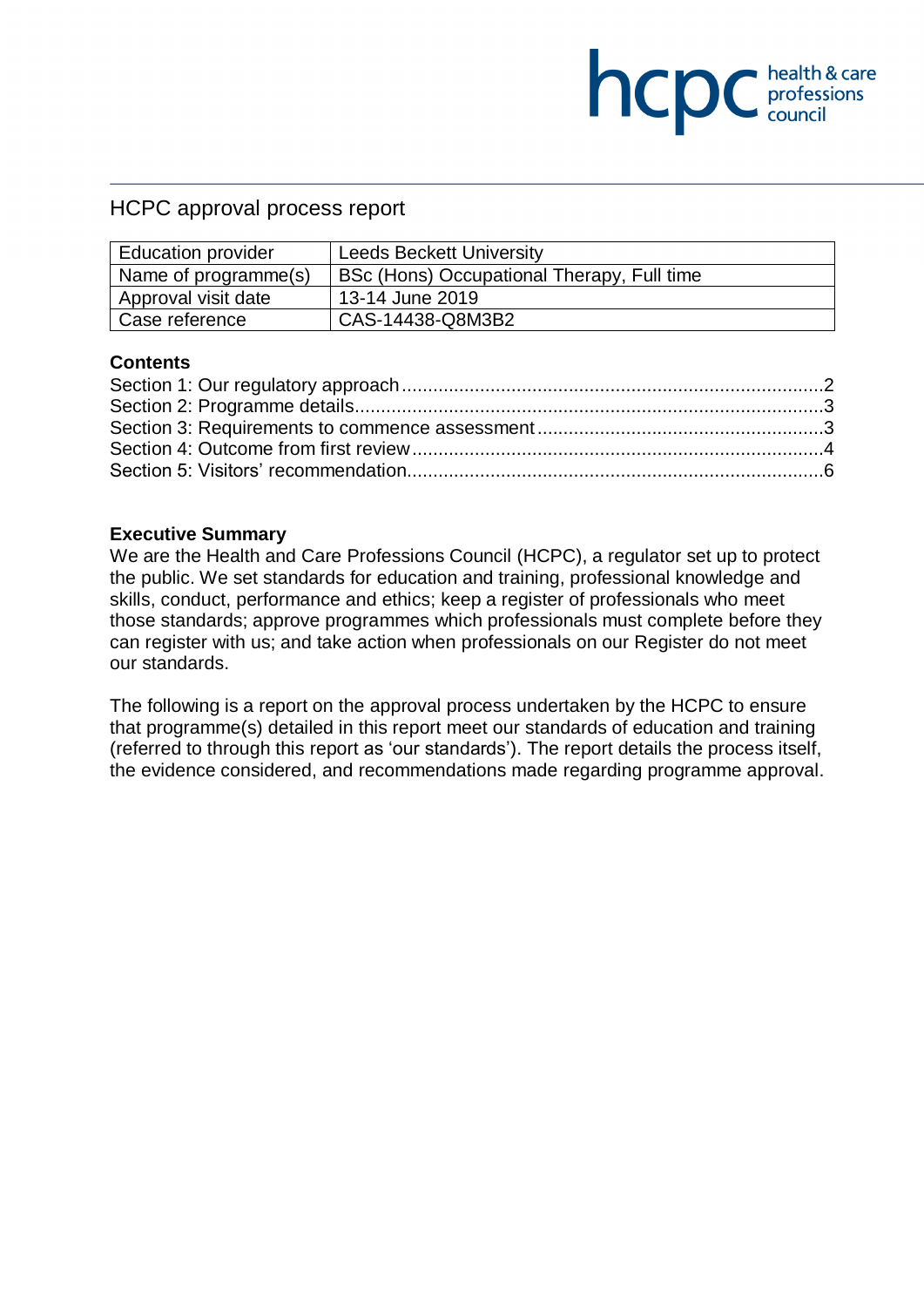# <span id="page-1-0"></span>Section 1: Our regulatory approach

## **Our standards**

We approve programmes that meet our education standards, which ensure individuals that complete the programmes meet proficiency standards. The proficiency standards set out what a registrant should know, understand and be able to do when they complete their education and training. The education standards are outcome focused, enabling education providers to deliver programmes in different ways, as long as individuals who complete the programme meet the relevant proficiency standards.

Programmes are normally [approved on an open-ended basis,](http://www.hcpc-uk.org/education/processes/) subject to satisfactory engagement with our monitoring processes. Programmes we have approved are listed [on our website.](http://www.hcpc-uk.org/education/programmes/register/)

### **How we make our decisions**

We make independent evidence based decisions about programme approval. For all assessments, we ensure that we have profession specific input in our decision making. In order to do this, we appoint [partner visitors](http://www.hcpc-uk.org/aboutus/partners/) to undertake assessment of evidence presented through our processes. The visitors make recommendations to the Education and Training Committee (ETC). Education providers have the right of reply to the recommendation of the visitors, inclusive of conditions and recommendations. If an education provider wishes to, they can supply 'observations' as part of the process.

The ETC make decisions about the approval and ongoing approval of programmes. In order to do this, they consider recommendations detailed in process reports, and any observations from education providers (if submitted). The Committee meets in public on a regular basis and their decisions are available to view [on our website.](http://www.hcpc-uk.org/aboutus/committees/educationandtrainingpanel/)

### **HCPC panel**

We always appoint at least one partner visitor from the profession (inclusive of modality and / or entitlement, where applicable) with which the assessment is concerned. We also ensure that visitors are supported in their assessment by a member of the HCPC executive team. Details of the HCPC panel for this assessment are as follows:

| Angela Ariu     | Occupational therapist |  |
|-----------------|------------------------|--|
| Julie-Anne Lowe | Occupational therapist |  |
| Louise Towse    | Lav                    |  |
| John Archibald  | <b>HCPC</b> executive  |  |

# **Other groups involved in the approval visit**

There were other groups in attendance at the approval visit as follows. Although we engage in collaborative scrutiny of programmes, we come to our decisions independently.

| Lorraine Agu       | Independent chair<br>(supplied by the education<br>provider) | <b>Leeds Beckett University</b> |
|--------------------|--------------------------------------------------------------|---------------------------------|
| <b>Kay Hartley</b> | Secretary (supplied by the<br>education provider)            | <b>Leeds Beckett University</b> |
| Sarah Bodell       | External panel member                                        | <b>University of Salford</b>    |
| Liz Ward           | External panel member                                        | <b>Leeds City Council</b>       |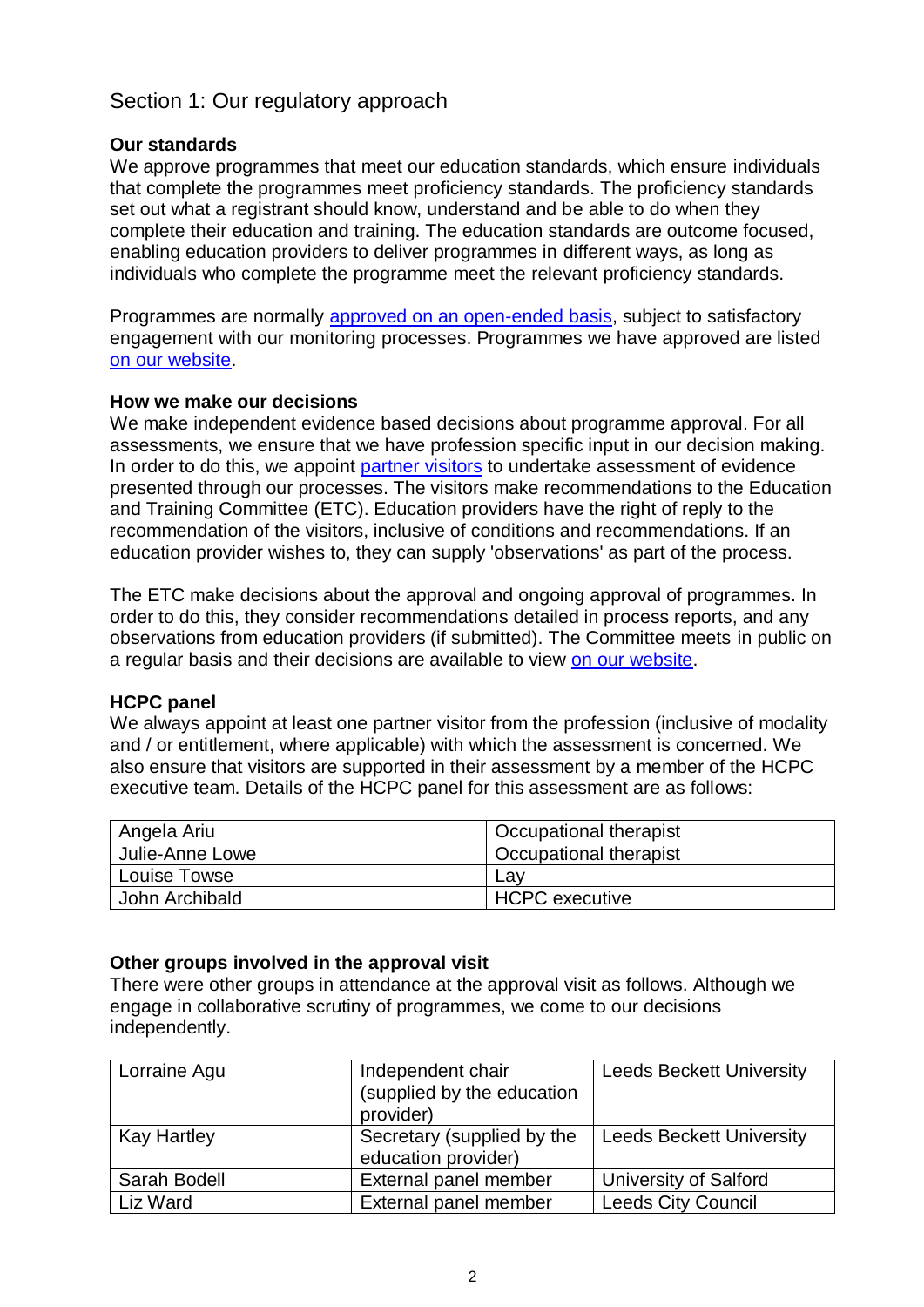| <b>Matt Myers</b>     | Internal panel member | <b>Leeds Beckett University</b> |
|-----------------------|-----------------------|---------------------------------|
| <b>Helen White</b>    | Internal panel member | <b>Leeds Beckett University</b> |
| <b>Clair Parkin</b>   | Professional body     | Royal College of                |
|                       | representative        | <b>Occupational Therapists</b>  |
| Rebecca Khanna        | Professional body     | Royal College of                |
|                       | representative        | <b>Occupational Therapists</b>  |
| <b>Karen Newberry</b> | Professional body     | Royal College of                |
|                       | representative        | <b>Occupational Therapists</b>  |

# <span id="page-2-0"></span>Section 2: Programme details

| Programme name         | <b>BSc (Hons) Occupational Therapy</b> |  |
|------------------------|----------------------------------------|--|
| Mode of study          | FT (Full time)                         |  |
| Profession             | Occupational therapist                 |  |
| Proposed first intake  | 1 September 2020                       |  |
| Maximum learner cohort | Up to $30$                             |  |
| Intakes per year       |                                        |  |
| Assessment reference   | APP02080                               |  |

We undertook this assessment of a new programme proposed by the education provider via the approval process. This involves consideration of documentary evidence and an onsite approval visit, to consider whether the programme meet our standards for the first time.

# <span id="page-2-1"></span>Section 3: Requirements to commence assessment

In order for us to progress with approval and monitoring assessments, we require certain evidence and information from education providers. The following is a list of evidence that we asked for through this process, and whether that evidence was provided. Education providers are also given the opportunity to include any further supporting evidence as part of their submission. Without a sufficient level of evidence, we need to consider whether we can proceed with the assessment. In this case, we decided that we were able to undertake our assessment with the evidence provided.

| <b>Required documentation</b>                                     | <b>Submitted</b>    |
|-------------------------------------------------------------------|---------------------|
| Programme specification                                           | Yes                 |
| Module descriptor(s)                                              | Yes                 |
| Handbook for learners                                             | Yes                 |
| Handbook for practice based learning                              | Yes                 |
| Completed education standards mapping document                    | Yes                 |
| Completed proficiency standards mapping document                  | Yes                 |
| Curriculum vitae for relevant staff                               | Yes                 |
| External examiners' reports for the last two years, if applicable | <b>Not Required</b> |

We also expect to meet the following groups at approval visits:

| Group    | <b>Met</b> | <b>Comments</b>                 |
|----------|------------|---------------------------------|
| Learners | Yes        | The programme is not approved   |
|          |            | and has not run, so we met with |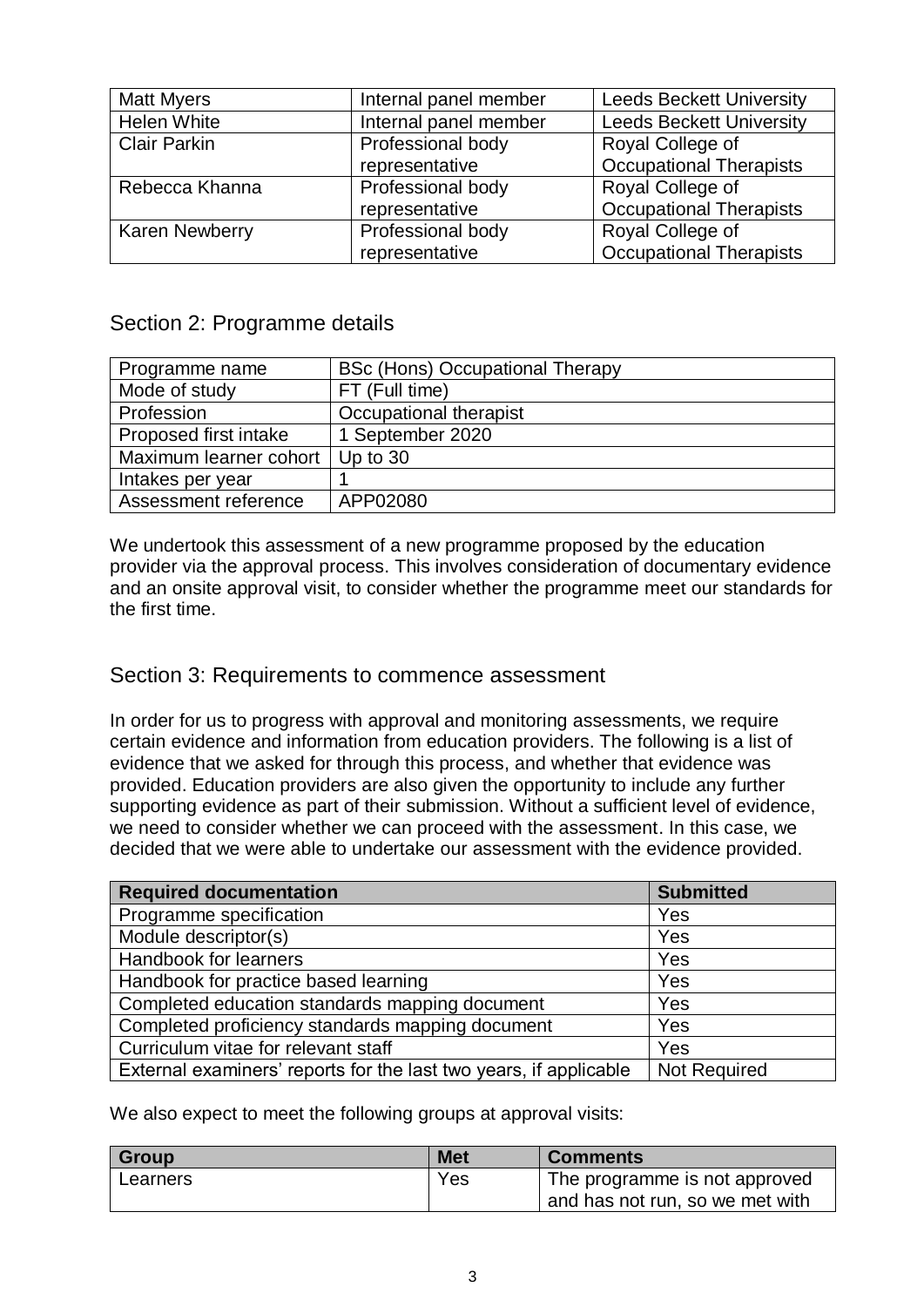|                                                              |            | learners from the MSc<br>Occupational Therapy and BSc<br>(Hons) Physiotherapy<br>programmes. |
|--------------------------------------------------------------|------------|----------------------------------------------------------------------------------------------|
| Senior staff                                                 | Yes        |                                                                                              |
| Practice education providers                                 | Yes        |                                                                                              |
| Service users and carers (and / or<br>their representatives) | <b>Yes</b> |                                                                                              |
| Programme team                                               | Yes        |                                                                                              |
| Facilities and resources                                     | Yes        |                                                                                              |

# <span id="page-3-0"></span>Section 4: Outcome from first review

## **Recommendation of the visitors**

In considering the evidence provided by the education provider as part of the initial submission and at the approval visit, the visitors' recommend that there was insufficient evidence to demonstrate that our standards are met at this time, but that the programme(s) should be approved subject to the conditions noted below being met.

## **Conditions**

Conditions are requirements that must be met before programmes can be approved. We set conditions when there is insufficient evidence that standards are met. The visitors were satisfied that a number of the standards are met at this stage. However, the visitors were not satisfied that there is evidence that demonstrates that the following standards are met, for the reasons detailed below.

We expect education providers to review the issues identified in this report, decide on any changes that they wish to make to programmes, and then provide any further evidence to demonstrate how they meet the conditions. We set a deadline for responding to the conditions of 26 July 2019.

#### **3.17 There must be an effective process in place to support and enable learners to raise concerns about the safety and wellbeing of service users.**

**Condition:** The education provider must show that they have an effective process in place to support and enable learners to raise concerns about the safety and wellbeing of service users.

**Reason:** From the documents, the visitors were made aware that learners should raise issues within practice-based learning as soon as they arise. During the senior team meeting, the visitors were informed there was a process and within the practice-based learning environment learners had to refer to practice tutors. During meetings with the learners and the practice educators the visitors understood that these groups were not aware of a process to support and enable learners to raise concerns about the safety and wellbeing of service users. The visitors did not see and therefore could not be sure there is an effective process in place to help learners recognise situations throughout the entire programme where service users may be at risk, to support learners to raise concerns and to make sure action is taken in response to those concerns. The visitors require further evidence of a process to cover all parts of the programme to ensure learners are able to raise concerns about the safety and wellbeing of service users and are supported in doing so.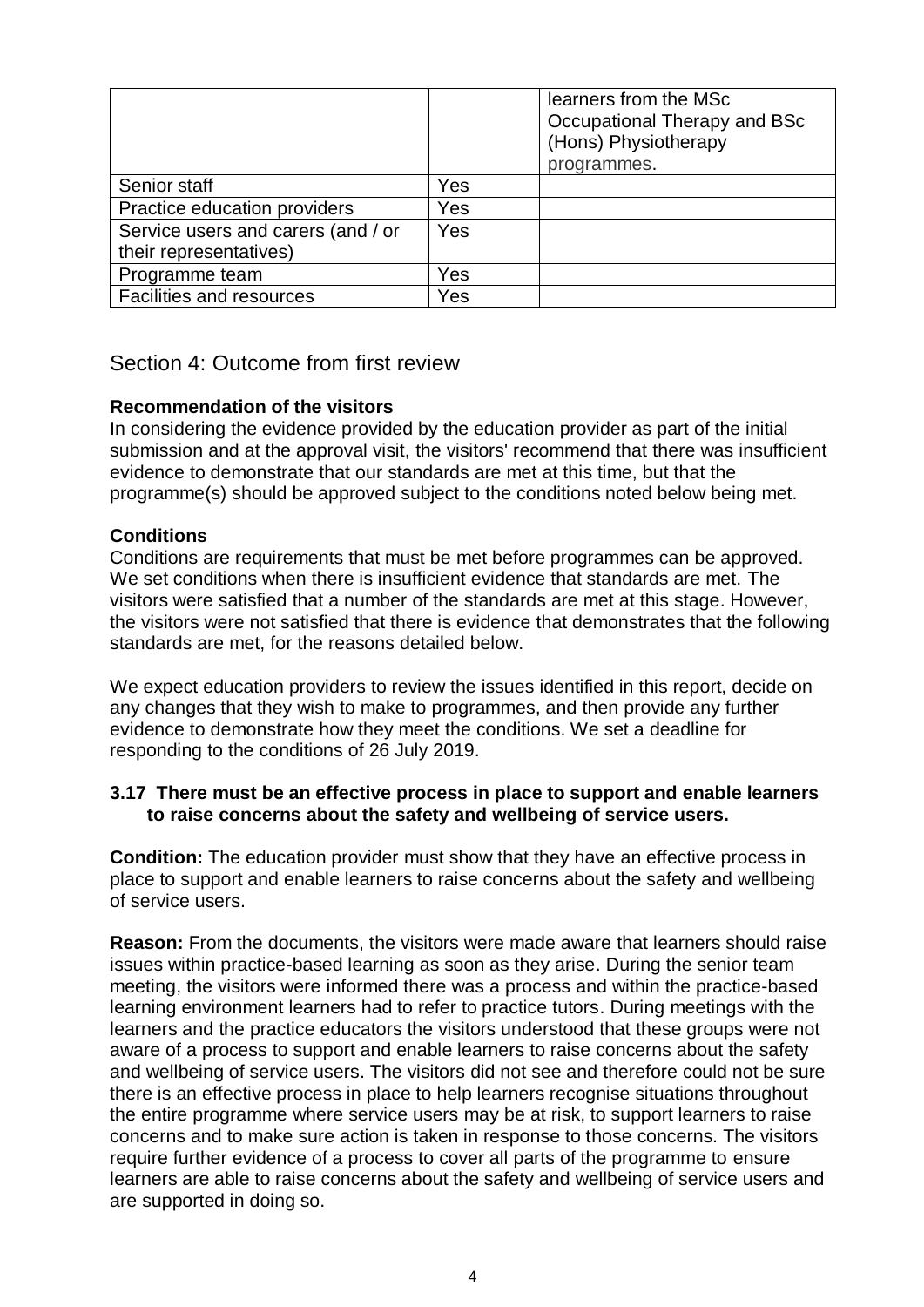### **4.10 The programme must include effective processes for obtaining appropriate consent from service users and learners.**

**Condition:** The education provider must show that they have a clear and effective process in place for obtaining appropriate consent from learners.

**Reason:** The visitors were made aware from the documentation provided the education provider taught the issue of consent on the programme. In the meeting with service users and carers, the visitors were informed there was a clear process in place to obtain consent from them and the visitors were satisfied with this. In the meeting with learners, the visitors noted there was not a process in place for obtaining consent from learners, and that learners volunteered to undertake role play as service users. At the visit, the panel was supplied with a Memorandum of Understanding in relation to the MSc Occupational Therapy programme which set out various expectations of the programme, including consent, which the learner has to agree and to sign and date. The visitors were informed the same form would be used for the BSc (Hons) Occupational Therapy programme. The visitors were satisfied this form was fit for purpose. The visitors however had not seen a form for learners on the BSc (Hons) Occupational Therapy programme. The visitors therefore need to see a clear and effective process for obtaining appropriate consent from learners on the BSc (Hons) Occupational Therapy programme.

### **4.11 The education provider must identify and communicate to learners the parts of the programme where attendance is mandatory, and must have associated monitoring processes in place.**

**Condition:** The education provider must show that they provide clear and consistent information about the parts of the programme where attendance is mandatory.

**Reason:** The visitors were made aware from the learner handbook and all module specifications that 100 per cent attendance was mandatory. At the visit, the panel was supplied with a Memorandum of Understanding in relation to the MSc Occupational Therapy programme, which would be used for the BSc (Hons) Occupational Therapy programme. This document stipulated leaners 'are *expected* to attend 100% of the sessions' (emphasis added). In the meeting with the programme team, the visitors were informed 100% attendance was required. The visitors could not be sure there was clear and consistent information about attendance requirements on the programme. The visitors were therefore unsure whether all learners would be fully involved in the parts of the programme essential to meeting the SOPs. The visitors therefore require further evidence which defines and communicates the parts of the programme where attendance is mandatory.